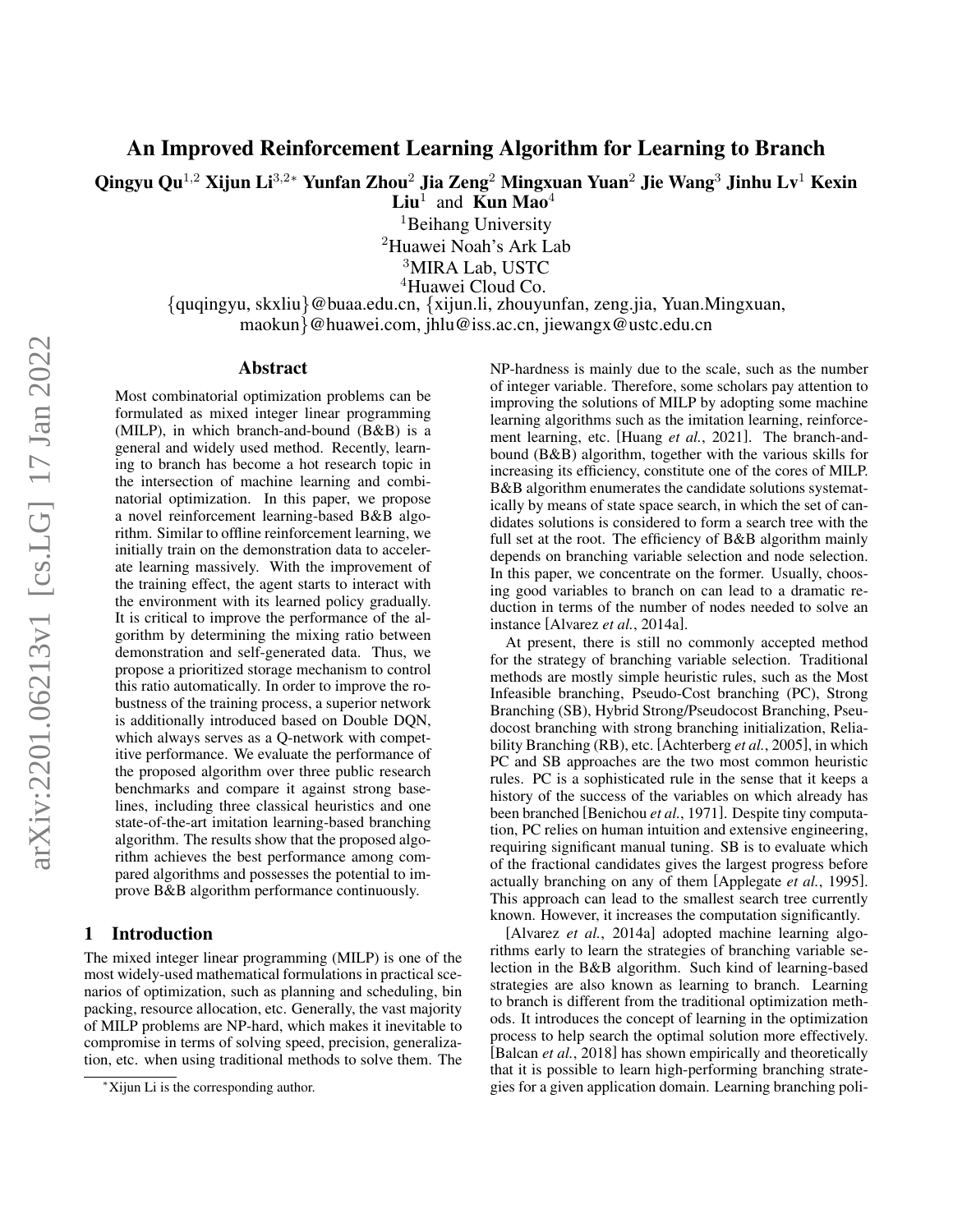cies for MILP has become an active research area. Most relevant researches use supervised or imitation learning to imitate SB method and specialize it to distinct classes of problems. However, only the data collected by expert policies can be used to train during the imitation learning process in their studies, which leads to mismatch between training data and real-world data. This factor prevents learning a good enough policy by the means of imitation learning. Some other scholars attempt to use reinforcement learning and model the variable selection process as a Markov Decision Process (MDP), to obtain more effective and non-myopic policies. However, for each instance, the MDP contains a large number of steps and actions, which can lead to a large variance in gradient estimation. Besides, too large action set makes it hard to explore in MILP. These challenges restrict the applications of reinforcement learning in solving MILP [Sun *et al.*[, 2020\]](#page-6-6).

In this work, we attempt to address the above challenges by proposing a novel reinforcement learning-based branching algorithm. Although there have been some ideas to solve the branching problem by means of reinforcement learning [\[Sun](#page-6-6) *et al.*[, 2020\]](#page-6-6), we propose to address the learning problem in a novel way, of which the contributions are summarized as the following points:

- Demonstration data is leveraged to accelerate the learning massively at the early stage. With the improvement of the training effect, the agent starts to interact with the environment with its learned policy gradually.
- The RL agent updates its network with a mixture of demonstration and self-generated data. We introduce a prioritized storage mechanism to control the mixing ratio automatically.
- In order to improve the robustness of the training process, a superior Q-network is additionally introduced based on Double DQN, which always serves as a Qnetwork with competitive performance.
- We evaluate the performance of the proposed algorithm on three benchmarks with comparative experiments against three heuristic approaches and one stateof-the-art (SOTA) imitation learning-based branching algorithm [Gasse *et al.*[, 2019\]](#page-6-7). With the dual integral as a metric, our algorithm outperforms the SOTA imitation learning-based branching algorithm by 35.88% at most. Besides, we also make an ablation study to validate the rationality of this algorithm.

### 2 Related work

Supervised machine learning and imitation learning are currently the mainstream approaches for learning to branch. [\[Al](#page-6-8)varez *et al.*[, 2014b\]](#page-6-8) proposed a new approach that uses supervised learning to improve the performances of optimization algorithms in the context of MILP. [Khalil *et al.*[, 2016\]](#page-6-9) proposed a machine learning framework for variable branching in MILP. Based on the data collected by SB method, they learned an easy-to-evaluate surrogate function that mimics the SB method, by means of solving a learning-to-rank problem. And it is competitive with a state-of-the-art commercial solver. [Gasse *et al.*[, 2019\]](#page-6-7) proposed a new graph convolutional neural network (GCNN) model for learning to branch, which leverages the natural variable-constraint bipartite graph representation of MILP. They trained the GCNN model via imitation learning from the SB method, and demonstrated that this model produced policies that improved upon state-of-the-art machine learning methods for branching. [Gupta *et al.*[, 2020\]](#page-6-10) proposed a new hybrid architecture for efficient branching on CPU machines, which combined the expressive power of GCNNs with computationally inexpensive multi-layer perceptrons (MLPs) for branching.

In order to obtain more efficient and non-myopic policies, some scholars attempt to use reinforcement learning to solve this problem. [\[Etheve](#page-6-11) *et al.*, 2020] proposed Fitting for Minimising the SubTree Size, a novel approach based on reinforcement learning, whose strength lies in the consistency between a local value function and a global metric of interest. [Sun *et al.*[, 2020\]](#page-6-6) introduced a novel set representation and optimal transport distance for the branching process associated with a policy, to train the reinforcement learning agent. The results showed substantial improvements in empirical evaluation. More related researches can refer to the survey provided by [\[Huang](#page-6-0) *et al.*, 2021].

### 3 Background

## 3.1 Mixed integer linear programs

A mixed integer linear program is an optimization problem of the form

$$
\underset{\mathbf{x}}{\arg\min}\left\{ \mathbf{c}^T\mathbf{x} \mid A\mathbf{x} \leq \mathbf{b}, \mathbf{l} \leq \mathbf{x} \leq \mathbf{u}, \mathbf{x} \in \mathbb{Z}^p \times \mathbb{R}^{n-p} \right\}
$$

where  $\mathbf{c} \in \mathbb{R}^n$  is the objective coefficient vector,  $\mathbf{A} \in \mathbb{R}^{m \times n}$ is the constraint coefficient matrix,  $\mathbf{b} \in \mathbb{R}^m$  is the constraint right-hand-side vector,  $\mathbf{l}, \mathbf{u} \in \mathbb{R}^n$  represent the lower and upper variable bound vectors respectively, and *p* is the number of integer variables. The linear programming (LP) relaxation of a MILP is shown below

$$
\argmin_{\mathbf{x}} \left\{ \mathbf{c}^T \mathbf{x} \mid \mathbf{A} \mathbf{x} \le \mathbf{b}, \mathbf{l} \le \mathbf{x} \le \mathbf{u}, \mathbf{x} \in \mathbb{R}^n \right\}
$$

The LP solution provides a lower bound to the original MILP. Specifically, if the LP solution is subject to the integer constraint, then it is also a optimal feasible solution of the MILP. Otherwise, the LP relaxation is required to be decomposed into two sub-problems. This is done by branching on a variable that does not obey the integrality constraint in the current LP solution. The solving process terminates when the feasible regions cannot be decomposed anymore, and subsequently a certificate of optimality or infeasibility can be provided respectively.

#### 3.2 Branch-and-bound

A key factor influencing the efficiency of B&B algorithm is how to select a fractional variable to branch on. There are commonly two basic heuristic branching rules, including Strong Branching (SB) and Pseudocost Branching (PC) strategies. Most other heuristic rules are derived from them. The details of SB and PC are described as follows.

SB is to evaluate which of the fractional candidates gives the best progress before actually branching on any of them.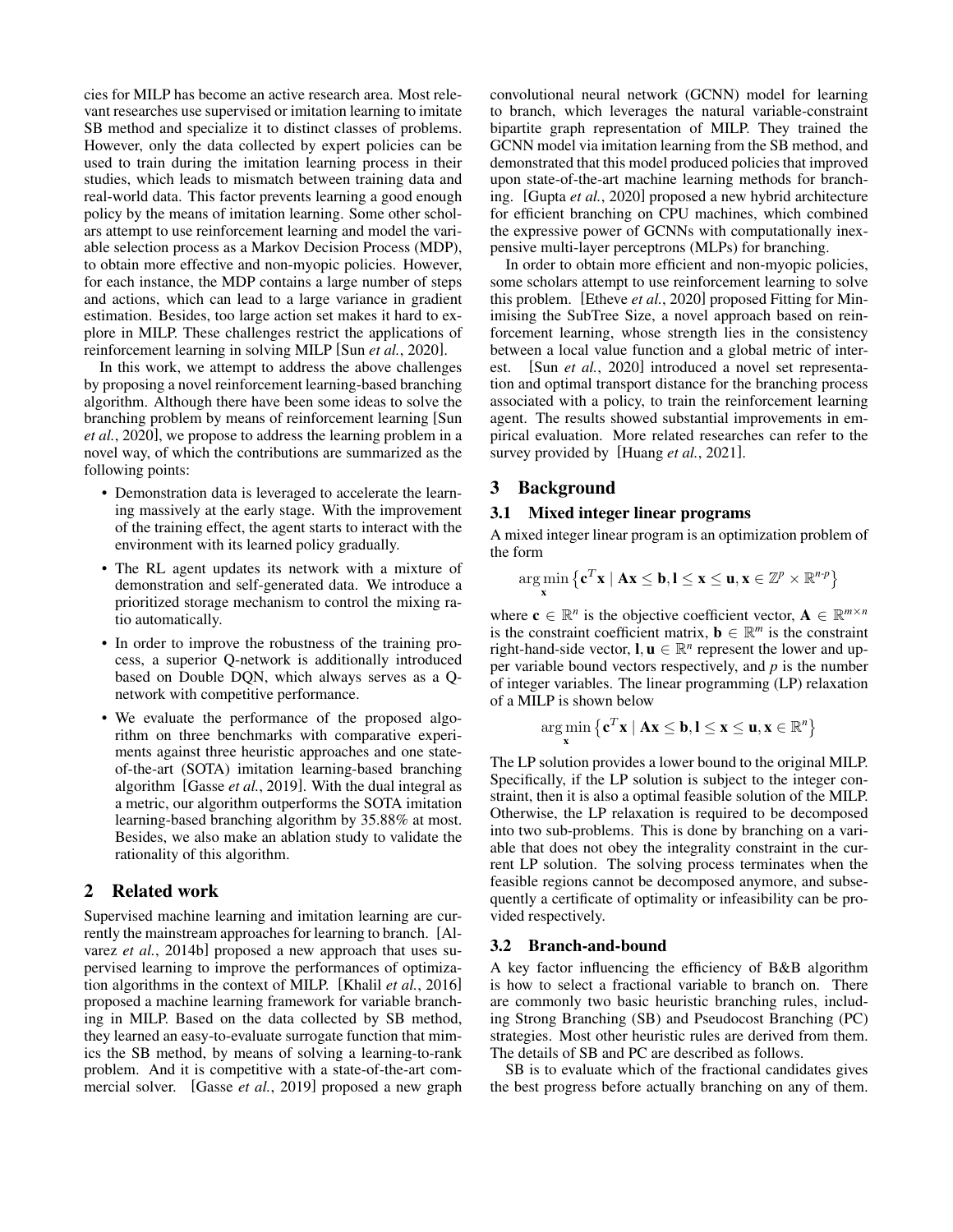For each candidate variable, this evaluation process is realized by solving the LP relaxations of the two sub-problems. Thus, a huge amount of computation is required when adopting SB method.

PC is a sophisticated rule in the sense that it keeps a history of the success of the variable on which already has been branched.  $\Psi_j^+(\Psi_j^-)$  denotes the average unit objective gain taken over upwards (downwards) branching on  $x_i$  in previous nodes. Pseudocost branching at node *N* with LP relaxation solution  $\check{x}$  consists in computing values:

$$
PC_j = score((\check{x}_j - \lfloor \check{x}_j \rfloor) \Psi_j^-, (\lceil \check{x}_j \rceil - \check{x}_j) \Psi_j^+)
$$

and choosing the candidate variable with highest such value. Compared with the SB method, PC method is simpler but faster. However, PC method is overly dependent on human intuition and extensive engineering, requiring considerable manual tuning.

### 3.3 Reinforcement learning for branching

According to the reference [Gasse *et al.*[, 2019\]](#page-6-7), the B&B process can be modeled as a Markov decision process (MDP), in which the solver is considered as the environment. Prouvost et al. presented Ecole, a new library to simplify machine learning research for combinatorial optimization, which lowers the bar of entry and accelerates innovation in this field [\[Prouvost](#page-6-12) *et al.*, 2020].

Based on Ecole, the B&B is episodic. Each episode corresponds to a MILP instance. The state and reward of the MDP can be defined by an observation function and a reward function in Ecole respectively. Or even users can define new environments and simply reuse existing observation and reward functions to fulfill specific requirements. The probability of a trajectory  $\tau = (s_0, ..., s_T) \in T$  depends on both the branching policy  $\pi$  and the remaining components of the solver,

$$
p_{\pi}(\tau) = p(s_0) \prod_{t=0}^{T-1} \sum_{a \in A(s_t)} \pi(a \mid s_t) p(s_{t+1} \mid s_t, a)
$$

Compared with the imitation learning, the reinforcement learning can balance the exploration and exploitation in an unknown environment. Theoretically speaking, it possesses higher performance.

### 4 Proposed algorithm

In this paper, a novel algorithm based on reinforcement learning is proposed for dealing with the B&B variable selection problem in MILP. In order to illustrate our algorithm, we organize this section in two parts. Firstly, we give our formulation of the variable selection process as a reinforcement learning problem. Then, we introduce the specific implementation of this algorithm in detail.

### 4.1 Formulation

Let the solver be the environment. The sequential decision making of variable selection can be formulated as a Markov Decision Process (MDP). Specifically, the state *s*, action space *A*, action *a*, transition *P*, and reward *r* are described as follows.

- State: A node bipartite graph representation of B&B states used in Gasse et al. [Gasse *et al.*[, 2019\]](#page-6-7), using the ecole.observation.NodeBipartite observation function [\[Prouvost](#page-6-12) *et al.*, 2020].
- Action space: The set of candidate variables.
- Action: The selected candidate variable to branch on.
- Transition: Given state  $s_t$  and action  $a_t$ , the next state  $s_{t+1}$  is determined by the node selection policy.
- Reward: The reward is defined as the dual integral since the previous state, where the integral is computed with respect to the solving time. Details are explained in the Metric part of the Experimental evaluation section.
- Next state: The node bipartite graph representation of the next node.
- Next action space: The set of candidate variables corresponding to the next node.
- Done: The termination flag.

#### 4.2 Algorithm

In this section, based on Double DQN [\[Van Hasselt](#page-6-13) *et al.*, [2016\]](#page-6-13), we propose a novel deep reinforcement learning algorithm for branching problem. It leverages demonstration data to massively accelerate the learning process by means of offline reinforcement learning. In order to balance the exploration and exploitation, this algorithm can automatically control the mixing ratio of demonstration data during the learning process due to a prioritized storage mechanism. Besides, in order to avoid the multi-fold challenges caused by the large state space and action set, we additionally introduce a superior network, which always serves as a Q-network with competitive performance. Figure 1 shows an overview of the proposed algorithm.

In order to accelerate the learning process at the early stage, the replay buffer is given a set of demonstration data, which will remain permanently. In this phase, the agent trains solely on the demonstration data by means of offline reinforcement learning, without any interaction with the environment. And it can obtain relatively good performance in a short period of time. However, the agent may make incorrect estimates for unfamiliar  $(s, a)$  pairs due to the lack of interaction with the environment. Therefore, we introduce a prioritized storage mechanism, in which the agent collects self-generated data and adds it to the replay buffer conditionally. In detail, only the data collected by the policy that leads to high performance is added to the replay buffer, which can prevent some poorquality data from misleading the training. Data is added to the buffer until it is full, and then agent starts overwriting old data in the buffer. However, the agent never overwrites the demonstration data. In this way, the mixing ratio between demonstration and self-generated data can be controlled automatically.

It is commonly believed that too large action set increases the difficulty of RL training [Sun *et al.*[, 2020\]](#page-6-6). The RL agent may learn a local optimal policy, or even worse, a random policy. In order to solve this issue, a superior Q-network is additionally introduced based on the framework of Double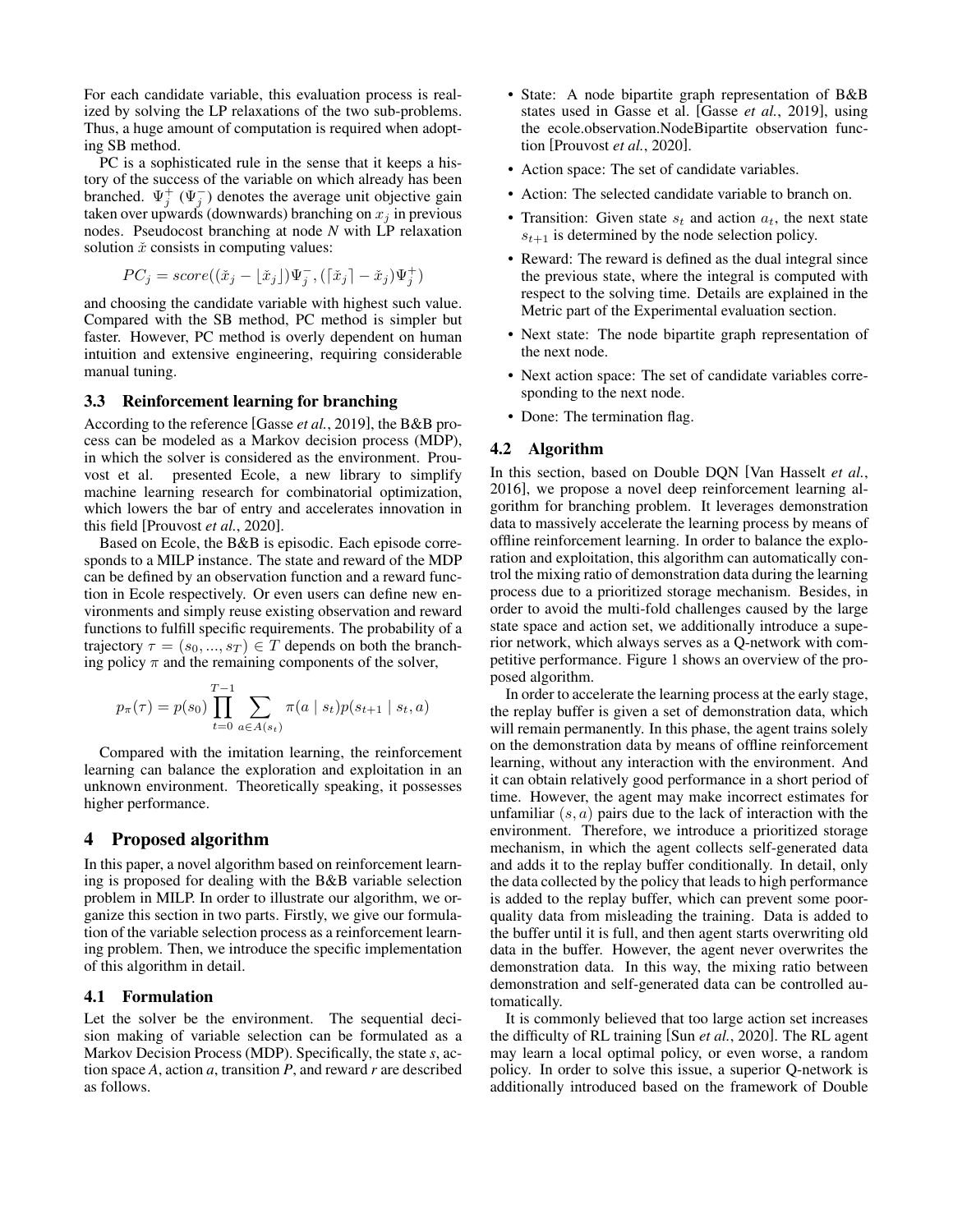

Figure 1: An overview of the proposed algorithm: Environment corresponds to a solver aiming at variable selection problem in B&B; Buffer is filled with both demonstration and self-generated data, and only high-quality self-generated data can be added in it; The main part of the algorithm is composed of three networks, where online net is used for action selection, target net is used for action evaluation to decompose the max operation, superior net always serves as a Q-network with competitive performance to help to stabilize the training process.

DQN. And then, there are three Q-networks in this frame, i.e. online network, target network, and superior network. The online network is used for action selection. The target network is used for action evaluation to decompose the max operation. The superior network always serves as a Qnetwork with competitive performance to help to stabilize the training process. Similar to the works of Gasse et al., a graph convolutional neural network (GCNN) is adopted to parametrize the Q-network [Gasse *et al.*[, 2019\]](#page-6-7). In detail, the input of the GCNN model is the bipartite state representation  $s_t = (\mathcal{G}, \mathbf{C}, \mathbf{V}, \mathbf{E})$ . The graph convolution can be broken down into two successive passes, one from variables to constraints and the other one from constraints to variables, which are shown as

$$
c_i \leftarrow f_c(c_i, \sum_j^{(i,j) \in \varepsilon} g_c(c_i, v_j, e_{i,j}))
$$
  

$$
v_i \leftarrow f_v(v_j, \sum_j^{(i,j) \in \varepsilon} g_v(c_i, v_j, e_{i,j}))
$$

where  $f_c$ ,  $f_v$ ,  $g_c$  and  $g_v$  are two-layer perceptrons with ReLU activation functions. In addition to TD loss used in Double DQN, we add another term in the overall loss used to update the online network, which is shown as

$$
\mathcal{L}(\theta) = \mathbb{E}(r + \gamma \max_{a'} Q^t(s', a', \theta^t) - Q(s, a, \theta))
$$

$$
+ \mathbb{E}(Q^s(s, a, \theta^s) - Q(s, a, \theta))
$$

where the superscript *t* and *s* represent *target* and *superior* respectively.

Pseudo-code is sketched in Algorithm 1. The behavior policy  $\pi^{\varepsilon Q_\theta}$  is  $\varepsilon$ -greedy with respect to  $Q_\theta$ .

### 5 Experimental evaluation

In this part, we achieve a comparative experiment against three heuristic approaches and one machine learning approach to evaluate the effectiveness of our algorithm. Meanwhile, we also make an ablation study to validate the rationality of this algorithm.

### 5.1 Setup

The proposed method is trained on a computing server which is equipped with Intel(R) Xeon(R) Platinum 8180M CPU@2.50GHz, a V100 GPU card with 32GB graphic memory and 1TB main memory.

Benchmark: We evaluate our algorithm on three benchmarks from diverse application areas, including *Balanced Item Placement* (*BIP*), *Workload Apportionment* (*WA*), and an *Anonymous Problem* (*AP*). All the three benchmarks are from the Machine Learning for Combinatorial Optimization (ML4CO) NeurIPS 2021 competition [\[NeurIPS 2021 Com](#page-6-14)[petition, 2021\]](#page-6-14). The first two benchmarks are inspired by real-life applications of large-scale systems at Google, and the third benchmark is an anonymous problem also inspired by a real-world, large-scale industrial application.

Metric: The dual integral is used as the evaluation metric, which measures the area over the curve of the solver's dual bound (a.k.a. global lower bound). It usually corresponds to a solution of a valid relaxation of the MILP. Theoretically, a small dual integral will lead to both good and fast decisions. By branching, the LP relaxations corresponding to the branch-and-bound tree leaves get tightened, and the dual bound increases over time. With a time limit *T*, the dual integral expresses as:

$$
T c^T x^* - \int_{t=0}^T z_t^* dt
$$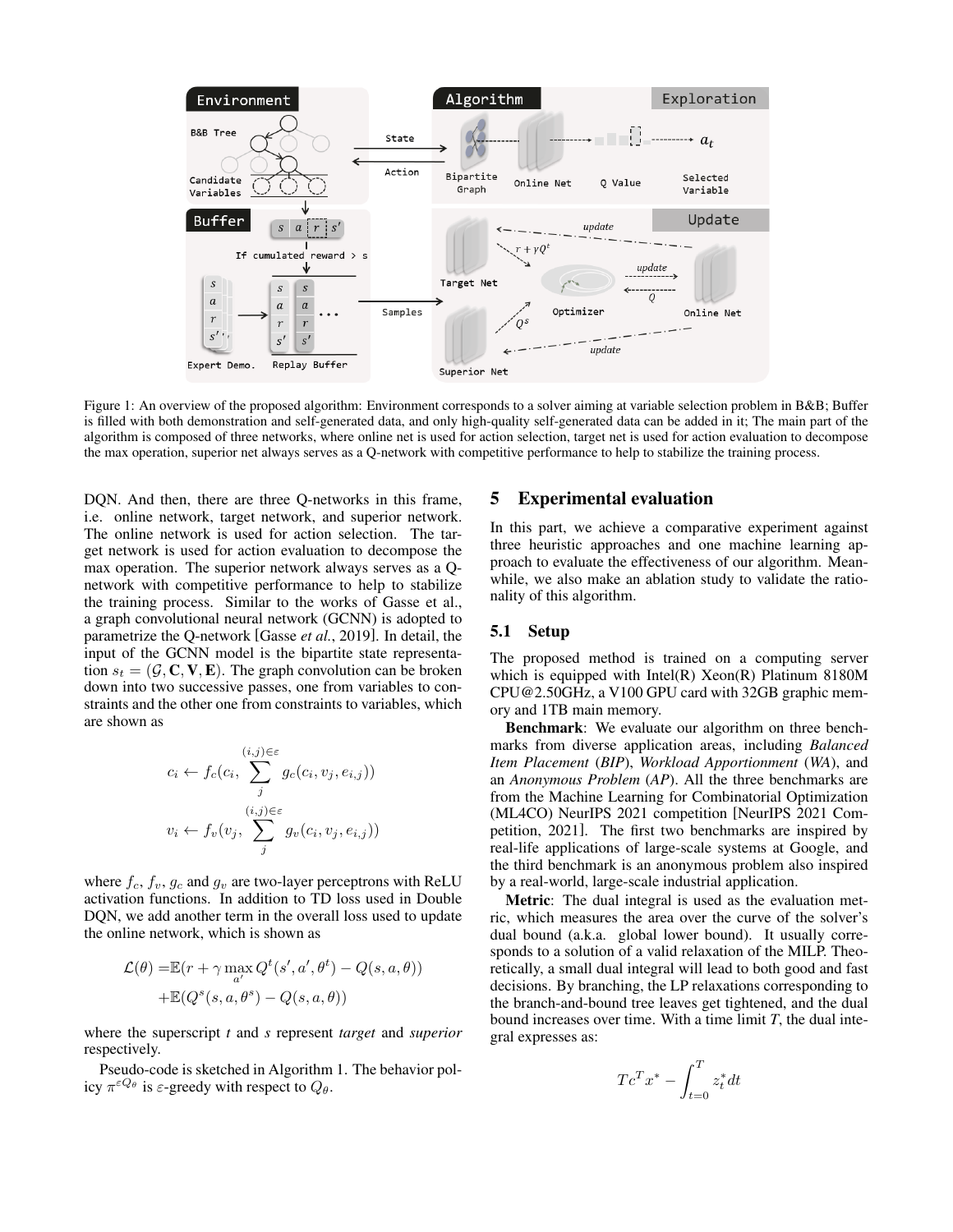#### Algorithm 1 Double Deep Q-learning with Superior Network

| <b>Require:</b> $D^{replay}$ : initialized with demonstration data set;      |
|------------------------------------------------------------------------------|
| $\theta$ : weights for online network (random initialization);               |
| $\theta^t$ : weights for target network (random initialization);             |
| $\theta^s$ : weights for superior network (random initialization);           |
| $\tau^t$ : frequency at which to update target network;                      |
| $\tau$ <sup>s</sup> : frequency at which to evaluate the trained policy;     |
| $G_0$ : a threshold to measure the performance of behavior                   |
| policy;                                                                      |
| $G_{best}$ : the cumulative reward of the best trained policy                |
| in the training process (zero initialization).                               |
| for steps $t \in 1, 2, $ do<br>1:                                            |
| Sample action from behavior policy $a \sim \pi^{\varepsilon Q_\theta}$<br>2: |
| Play action a and observe $(s', r)$<br>3:                                    |
| Store $(s, a, r, s')$ into a temporary buffer $D^{temporary}$<br>4:          |
| Sample a mini-batch of <i>n</i> transitions from $D^{replay}$<br>5:          |
| Calculate loss $\mathcal L$ using target and superior network<br>6:          |
| Perform a gradient descent step to update $\theta$<br>7:                     |
| <b>if</b> t mod $\tau^t = 0$ then<br>8:                                      |
| $\theta^t \leftarrow \theta$<br>9:                                           |
| end if<br>10:                                                                |
| if t mod $\tau^s = 0$ then<br>11:                                            |
| Compute the cumulative reward $G$ to evaluate the<br>12:                     |
| trained policy                                                               |
| if $G > G_0$ then<br>13:                                                     |
| Store $(s, a, r, s')$ in $D^{temporary}$ into $D^{replay}$ .<br>14:          |
| overwriting oldest self-generated transition if                              |
| over capacity, emptying $\tilde{D}^{temporary}$                              |
| end if<br>15:                                                                |
| if $G > G_{best}$ then<br>16:                                                |
| $\theta^s \leftarrow \theta$<br>17:                                          |
| end if<br>18:                                                                |
| 19: <b>end if</b>                                                            |
| 20: $s \leftarrow s'$                                                        |
| $21:$ end for                                                                |

where  $z_t^*$  is the best dual bound at time *t*, and  $T c^T x^*$  is an instance-specific constant that depends on the optimal solution value  $c^T x^*$ . The dual integral is to be minimized, and takes an optimal value of 0. The optimization process is shown in Figure 2. In the experiments of this paper, the time limit is set as 15 minutes.

Baselines: We compete against three heuristic approaches, including strong branching, pseudocost branching, active constraint method (a method suitable for solving large-scale problems) [\[Patel and Chinneck, 2007\]](#page-6-15), and one machine learning approach, i.e. imitation learning from the strong branching expert rule [Gasse *et al.*[, 2019\]](#page-6-7).

## 5.2 Comparative experiment

In this experiment, the demonstration data set size is 50K for *BIP* and *AP* datasets, and 10K for the *WA* dataset.

- Batch size: 32 for *BIP* and *AP*, 24 for *WA*
- Learning rate: 0.001
- $\varepsilon$ -greedy with  $\varepsilon = 0.01$
- Dimension of input embedding in GCNN: 64



Figure 2: The dual integral during the optimization process

- Replay buffer size: 100K for *BIP* and *AP*, 20K for *WA*
- Discount factor: 0.99
- Period for target model's hard update:  $\tau^t = 500$
- Period for evaluating the trained policy:  $\tau^s = 1000$
- Epochs: 50K

| Algorithms | Scores  | Wins   |
|------------|---------|--------|
| SB         | 3767.95 | 0/100  |
| PC.        | 4268.95 | 1/100  |
| AC         | 5800.05 | 3/100  |
| Π.         | 5335.94 | 33/100 |
| RL.        | 7250.29 | 63/100 |

Table 1: Evaluation results on *Balanced Item Placement*

| Algorithms | Scores   | Wins   |
|------------|----------|--------|
| SB         | 623469.3 | 13/100 |
| PC.        | 624727.1 | 18/100 |
| AC         | 624256.8 | 14/100 |
| Π.         | 624326.4 | 20/100 |
| RL.        | 624932.8 | 35/100 |

Table 2: Evaluation results on *Workload Apportionment*

| Algorithms | Scores   | Wins   |
|------------|----------|--------|
| SB         | 30387450 | 27/100 |
| PC.        | 31600684 | 1/100  |
| AC         | 30995284 | 1/100  |
| Π.         | 32446178 | 29/100 |
| RL.        | 32547931 | 42/100 |

Table 3: Evaluation results on *Anonymous Problem*

We evaluate different branching algorithms on 100 instances for each benchmarks. Evaluation results on three benchmarks are shown in Tables 1-3 respectively.

In Tables 1-3, SB, PC, AC, IL, RL represent the strong branching, pseudocost branching, active constraint method,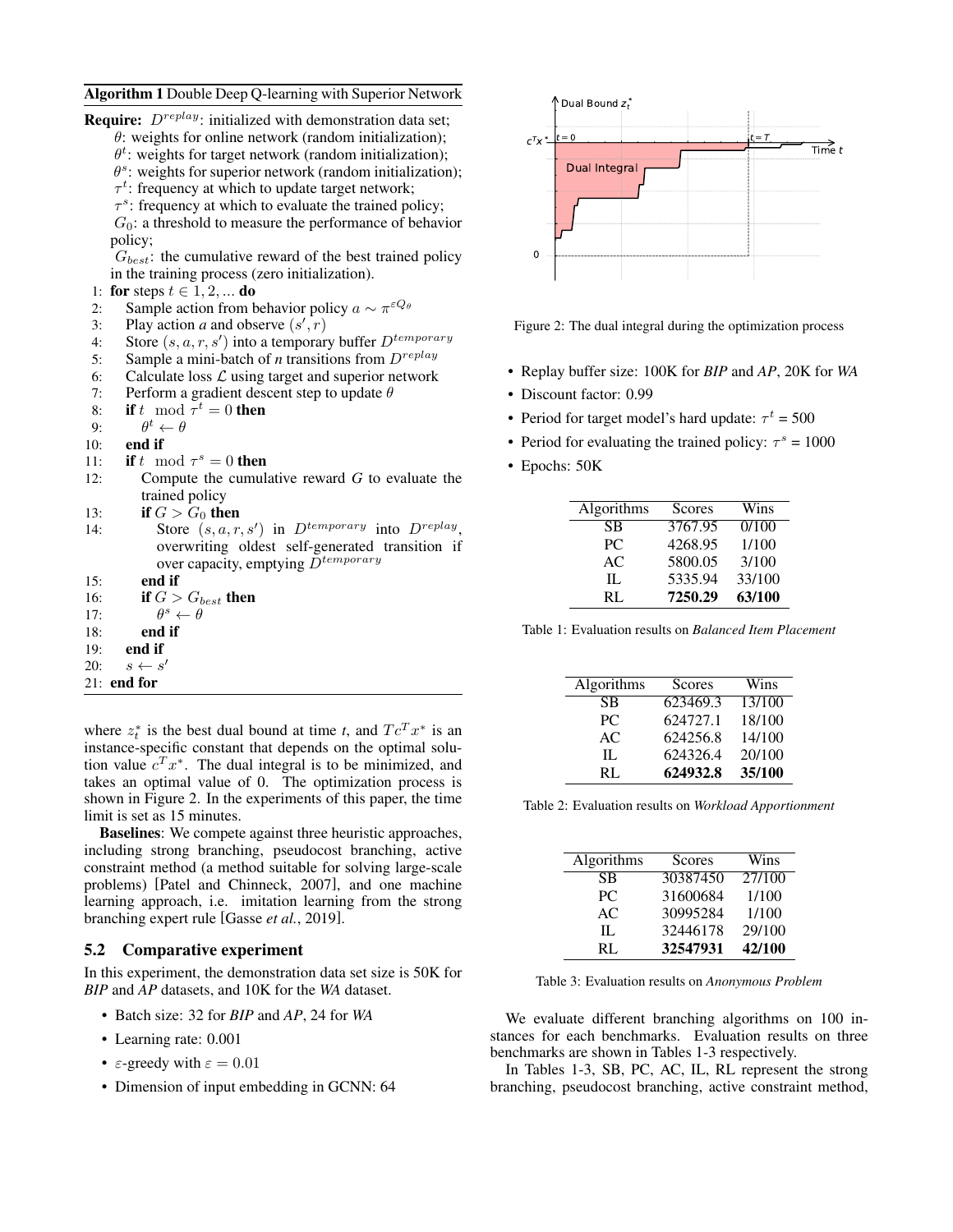

Figure 3: The dual bound curve of different algorithms during the solving process



Figure 4: The performance curve of ablation study in the training process

imitation learning from the strong branching expert rule, and our algorithm respectively.

As can be seen, AC is indeed more suitable for solving large-scale MILP problems among the three heuristic algorithms. However, its performance is still inferior to our algorithm. Furthermore, it is worth mentioning that both the imitation learning algorithm proposed by Gasse et al. and our reinforcement learning algorithm learn from the demonstration data collected by SB and PC approaches. It can be observed that both machine learning algorithms have a greater performance improvement than expert rules. Meanwhile, under the same conditions including the data set size, learning rate, etc, the performance of our algorithm is significantly better than that of the imitation learning algorithm, which is demonstrated by the facts that our algorithm obtains the highest scores and wins on the largest number of instances for all three benchmarks. Compared with IL, this proposed algorithm possesses a performance improvement of up to 35.88%, exactly on the first benchmark.

In order to further illustrate the effect of different algorithms, we perform branch and bound on one instance for each benchmark, and give the dual bound curve in this process, which are shown in Figure 3. It can be seen that our algorithm can indeed result in the smallest dual integral, which suggests that it can lead to both the best and fastest decisions.

## 5.3 Ablation study

We present an ablation study of our proposed algorithm by comparing with two reinforcement learning algorithms, including the deep reinforcement learning with double Qlearning and the double deep Q-learning only with demonstration data. We plot the performance curves of different algorithms on test dataset during training process for all three benchmarks. The results are shown in Figure 4. DQN, DQfD and DQfDwS represent the Double DQN, Double DQN with the guidance of expert rules and our algorithm respectively. It can be found that the performance of deep reinforcement learning with double Q-learning is extremely poor to solve the MILP problems, in which the trained policy are almost always random. After adding the guidance of expert rules, it can be seen that the training process is greatly accelerated in the early stage of training, but it will soon fall into the local optimal strategy, which is caused by the too large state space and action set. However, after adding the superior Q-network, our algorithm can not only help to accelerate the training process in the early stage but also help to stabilize the training process in the late stage. Thus our algorithm has the potential to advance the performance of B&B algorithm continuously.

## 6 Conclusion

In this paper, we propose a novel reinforcement learning method to improve the B&B algorithm performance in MILP. Firstly, in view of the shortcomings of reinforcement learning algorithms that are difficult to explore in the early stage of this problem, demonstration data collected by strong branch rule is leveraged to accelerate the learning process significantly. Subsequently, as the training effect improves, the agent gradually begins to interact with the solver with its learned policy. To avoid misleading training by low-quality self-generated data, a prioritized storage mechanism is introduced to guarantee the high quality of data in the replay buffer and control the mixing ratio of demonstration and self-generated data automatically. Besides, too large state space and action set lead to a large variance in gradient estimation, which makes it hard to explore in MILP. In order to address this challenge, we additionally introduced a superior Q-network based on Double DQN, which always serves as a Q-network with competitive performance. A group of comparative experiments and ablation studies demonstrate that this algorithm is significantly effective in performance improvement of B&B algorithm.